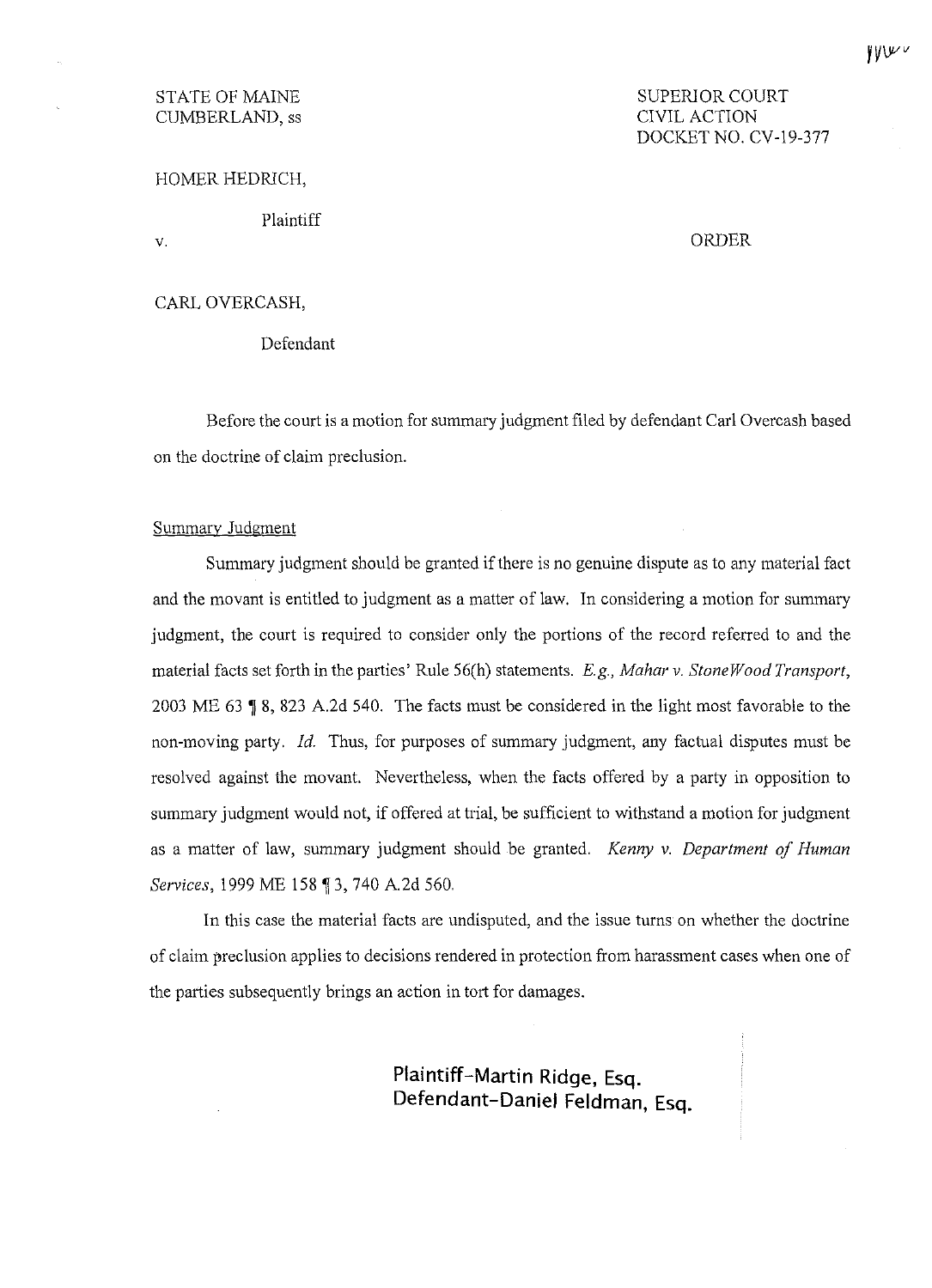## Prior Proceedings

On September 28, 2017 plaintiff Homer Hedrich filed a complaint for protection from harassment alleging that on September 27, 2017 he had been assaulted by Overcash in a Hannaford parking lot, punched in the face, and kicked while on the ground. Hedrich further alleged that he had been transported by ambulance to Mercy Hospital and diagnosed with a severe concussion, lacerations to his face, and trauma to his neck and back. He stated that after the assault Overcash had threatened him, telling him to watch out or someone would "tear him limb from limb," and that he feared for his safety.<sup>1</sup>

Hedrich's complaint requested that Overcash be prohibited from harassing, threatening, assaulting, or having any contact with Hedrich. The complaint also sought monetary compensation and attorney's fees.

Hedrick received a temporary order of protection and a hearing was held on October 23, 2017 at which both parties were present. At or after the hearing the District Court (Powers, J.) entered a form order, checking the boxes stating that there had been a full hearing on the merits, that both parties had been present,<sup>2</sup> and that the court found that Overcash had harassed Hedrich. *Hedrich v. Overcash,* Docket No. PORDC-PA-2017-815, Order filed October 23, 2017.

The District Court therefore prohibited Overcash, inter alia, from harassing, threatening, assaulting, or otherwise abusing Hedrich, from going on Hedrich' s property, and from having any direct or indirect contact with Hedrich. The District Court also ordered that Overcash pay \$5,630.59 to Hedrich "as monetary compensation for losses suffered as a direct result of the harassment" and \$2,300 to Attorney Laura Curtis as counsel fees. *Id.* 

 $<sup>1</sup>$  Hedrich's complaint recounts that his ex-wife is married to Overçash and that there had recently been a</sup> significant dispute *Q*ver their daughter's college savings plan that had involved court proceedings

 $<sup>2</sup>$  The court added the notation that Hedrick was represented by Attorney Laura Curtis.</sup>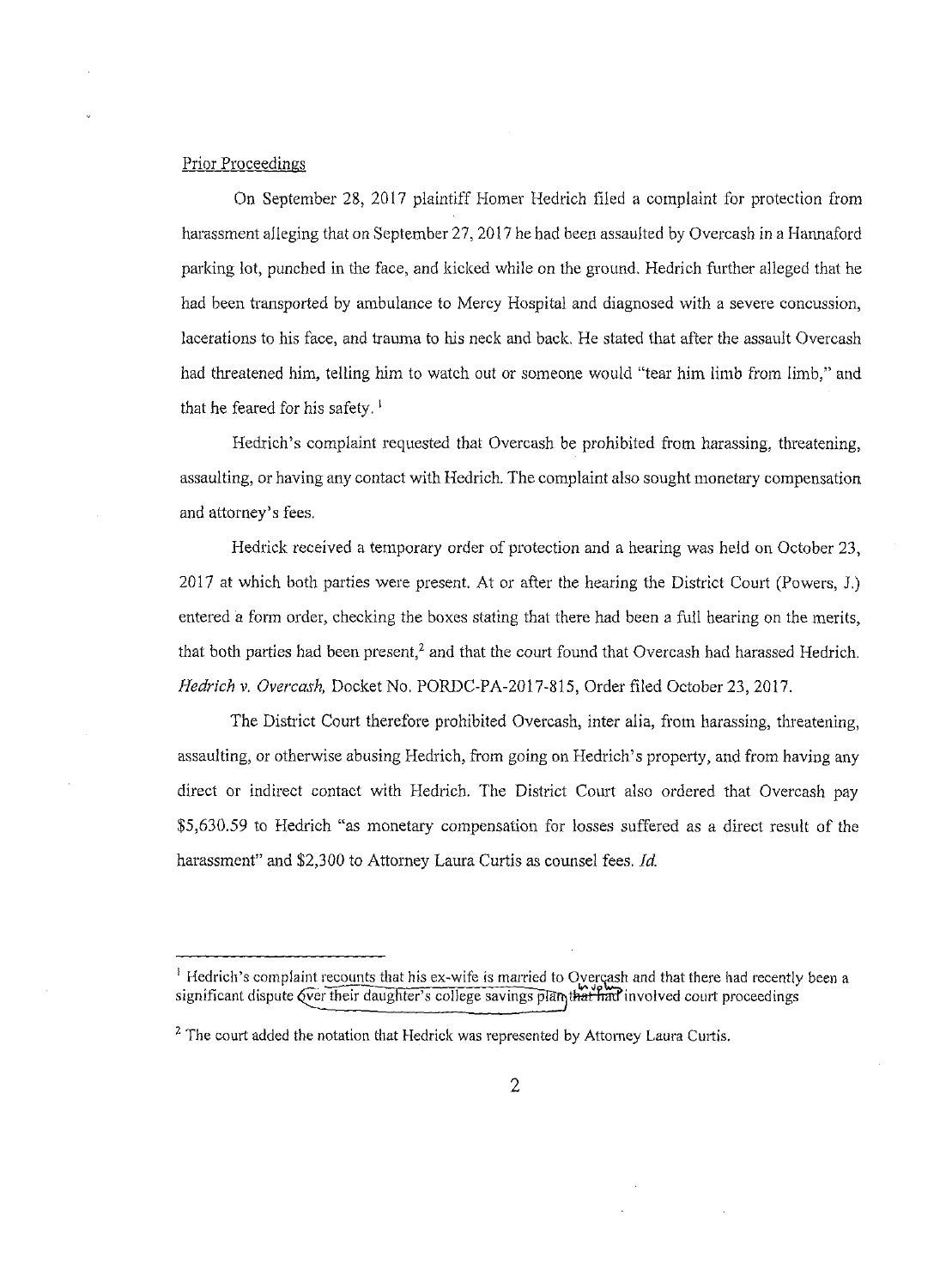# Subsequent Complaint and Defendant's Motion for Summary Judgment

On September 18, 2019 Hedrich filed the complaint in the action before the court. The complaint alleges that Overcash committed an unprovoked assault on Hedrich in the Harmaford parking lot on September 27, 2017 and that Overcash had punched Hedrich and kicked him when he was down. The complaint further alleges that Hedrich suffered injuries including a facial injury that required surgery, a concussion, injuries to his teeth that required corrective dental work, and aggravation of a pre-existing back and neck condition. It also alleges that these injuries have caused Hedrich great emotional distress requiring counseling, multiple doctor visits, and prescriptions for anxiety, depression, and pain.

On December 23, 2019 Overcash filed the motion for summary judgment now before the court, arguing that Hedrich had already litigated his claim for damages based on the alleged September 27, 2017 assault in the protection order proceeding and that his complaint in this action is barred by the claim preclusion component of *res judicata.* 

In his opposition to the motion for summary judgment Hedrich has submitted an affidavit stating that the medical and counselling expenses not ruled upon in the protection order case included dental expenses incurred during the winter of 2017-18, facial surgery in May 2018, counseling costs incurred in 2017-18, primary care visits in 2017-18, and lost wages in 2017. Hedrich Aff.  $\parallel$  16, cited in Plaintiff's statement of additional material facts  $\parallel$  8.

Overcash argues that this does not constitute admissible evidence, but Hedrich is competent to testify, for example, that he incurred dental expenses and underwent facial surgery after the October 23, 2017 protection order - expenses could not have been presented to the District Court before they had been incurred.<sup>3</sup> This does not necessarily resolve the legal question of whether res judicata applies.

<sup>&</sup>lt;sup>3</sup> Whether or to what extent that other damages sought by Hedrich in this action were or could have been presented to the District Court cannot be determined from the summary judgment record.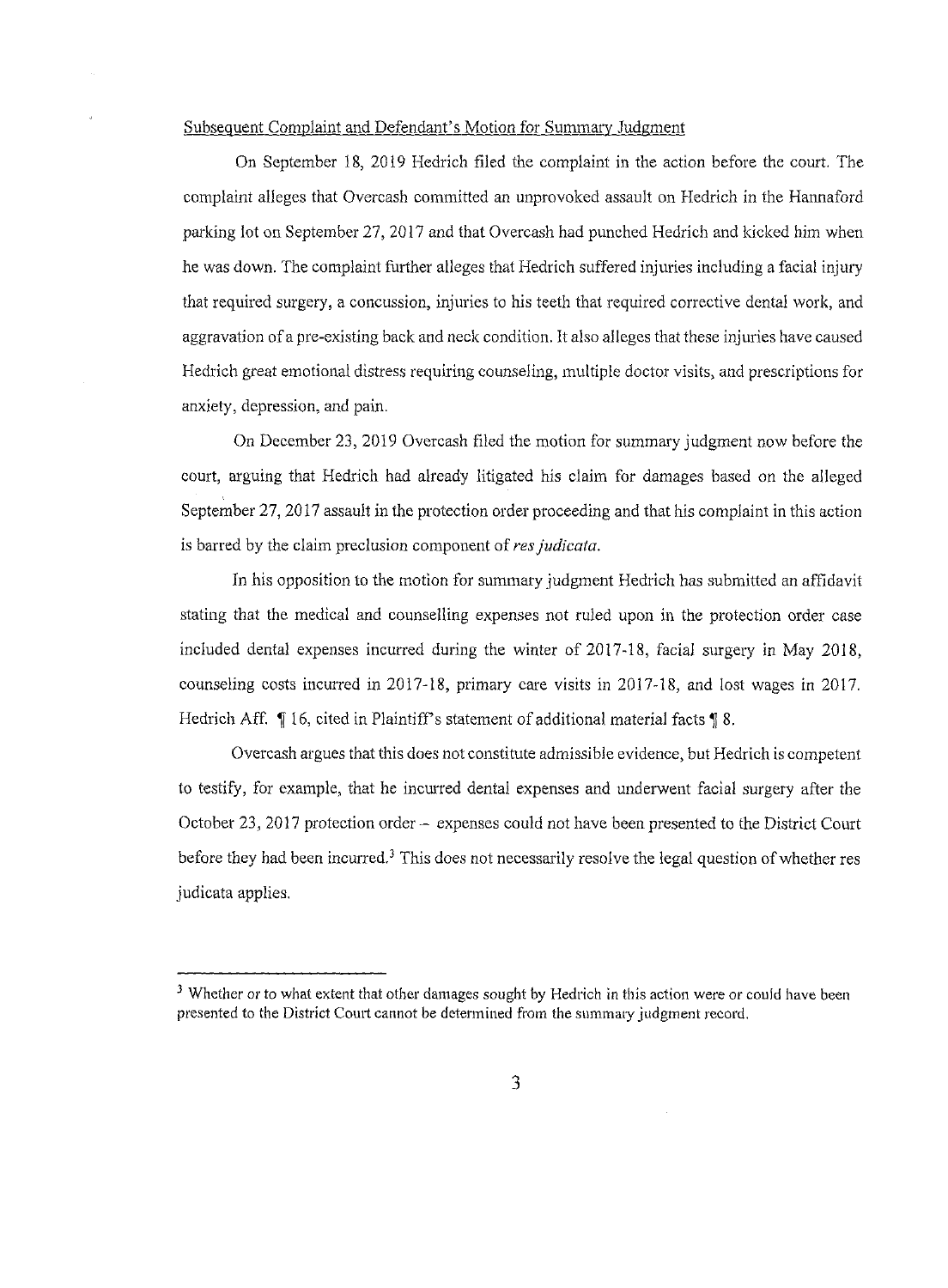The other factual disputes raised by Overcash do not affect the claim preclusion issue.<sup>4</sup>

## Res Judicata

The Law Court has described *res judicata* as containing two components: collateral estoppel, also referred to as issue preclusion, and claim preclusion. *Kurtz & Perry P.A. v. Emerson,*  2010 ME 107 | 16, 8 A.3d 677.

Overcash argues that he is entitled to summary judgment based on a straightforward application of the claim preclusion component of res judicata. Under that doctrine, relitigation of the same claim, even if different relief is sought and different theories are advanced, is barred "if (1) the same parties or their privies are involved in both actions, (2) a valid final judgment was obtained in the prior action; and (3) the matters presented for decision in the second action were or might have been, litigated in the first action." *Guardianship of Jewel M.*, 2010 ME 80 **140**, 2 A.3d 301; *Thibeault v. Brackett, 2007 ME 154*  $\sqrt{7}$ , 938 A.2d 27; *Kradoska v. Kipp, 397 A.2d 562*, 565 (1979).

In determining whether the same claim 1s involved, the Law Court has applied a transactional test - whether the later suit arises

> out of the same aggregate of operative facts even though the second suit relies on a legal theory not advanced in the first case, seeks different relief than that sought in the first case, and involves evidence different from the evidence relevant to the first case.

*Thibeault v. Brackett,* 2007 ME 154 **[7,** quoting *Johnson v. Samson Construction Corp.,* 1997 ME 220 **16**, 704 A.2d 866.

In this case there is no dispute that the case arises from the same aggregate of operative facts, that the same parties are involved, and that a valid final judgment was obtained in the prior

<sup>&</sup>lt;sup>4</sup> Overcash disputes that the assault on Hedrich was unprovoked. Although he admits that he punched Hedrich, he disputes that he kicked Hedrich while the latter was on the ground. Overcash Reply SMF responses to paragraphs 1 and 2 of Hedrich's statement of additional material facts. Overcash also disputes that the District Court made a finding that his testimony was not credible.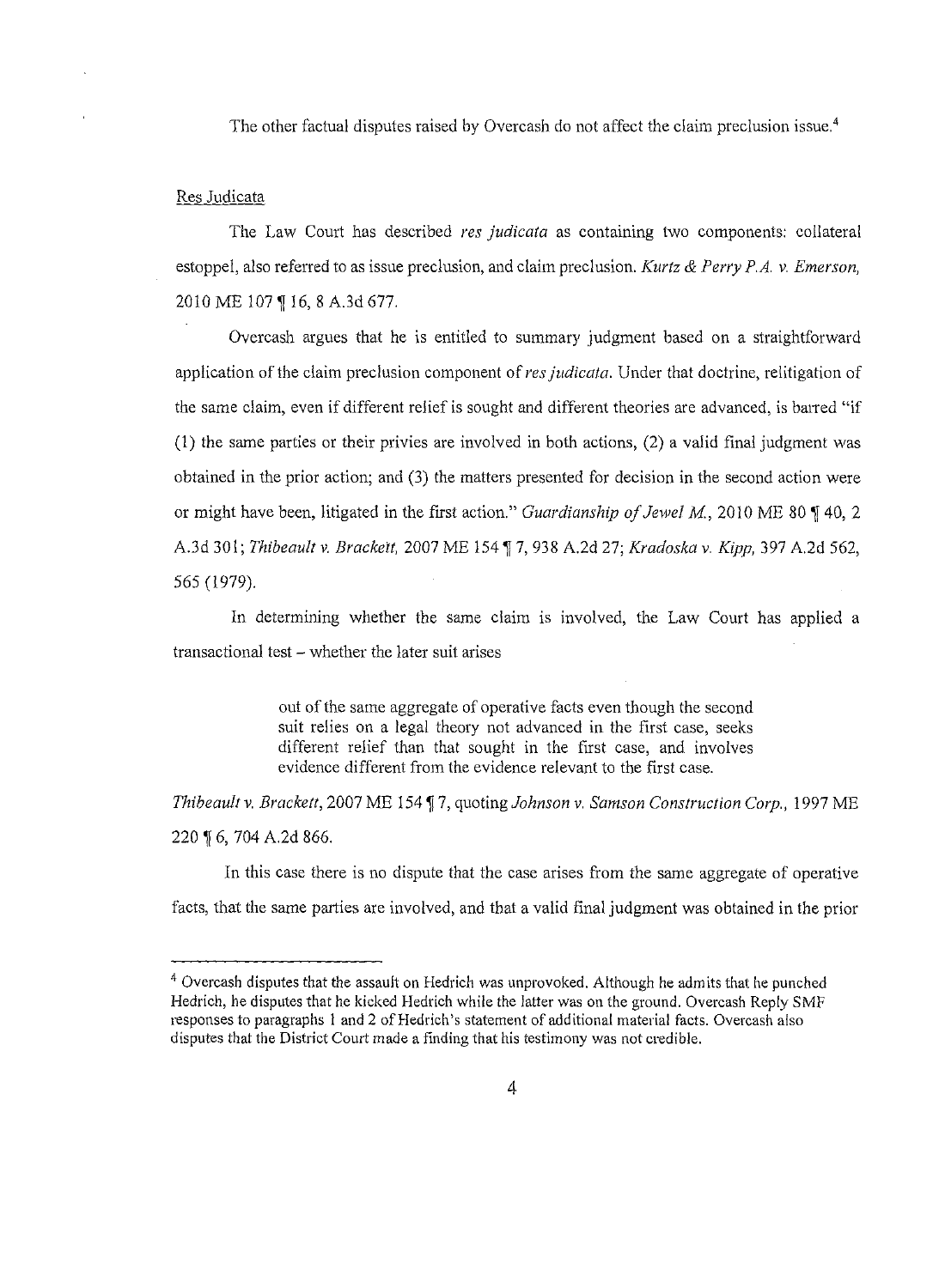action. It is also true that some of the matters in the second action (a portion of Hedrich's damages) were litigated in the first action. However, not all of the damages now sought by Hedrich could have been obtained in the protection from harassment proceeding.

Under the protection from harassment statute, "Compensatory damages are limited to loss of earnings or support; reasonable expenses incurred for safety protection; reasonable expenses incurred for personal injuries or property damage; and reasonable moving expenses." 5 M.R.S. §  $4655(1)(D)$ . Damages for pain and suffering and emotional distress and punitive damages – now sought by Hedrich in this action  $-$  are not included. Accordingly, Hedrich cannot be barred from obtaining relief that was not available in the protection from harassment case. *See* Restatement (Second) of Judgments  $\S 26(c)$ .

Even as to those damages that were available in the protection from harassment case, there is reason to question whether the claim preclusion doctrine should be strictly applied to matters litigated in protection from abuse and protection from harassment proceedings. This is succinctly stated in a 1996 decision by Justice Alexander, then in the Superior Court:

> [T]he doctrine of *res judicata* must be applied vary cautiously to protection from abuse or protection from harassment matters. Those cases are special proceedings, generally placed on a fast track to resolution directed primarily to the personal security matters they raise ....

> While it is possible to litigate many issues as part of a protection from abuse case, in actual practice full litigation of all potential issues is rare in such proceedings. Further, it would not promote the ultimate personal protection goals of the statute to adopt an interpretation of the protection from abuse statute that encourages full litigation of all potential issues between the parties before a protection from abuse case should be resolved.

> While it may be possible to argue that there is a *res judicata* effect with respect to issues that are explicitly resolved by a protection from abuse order, the court determines that the doctrine of *res judicata* cannot be properly applied to bar litigation of issues that could have been, hut were not, addressed in a final protection from abuse order.

> > 5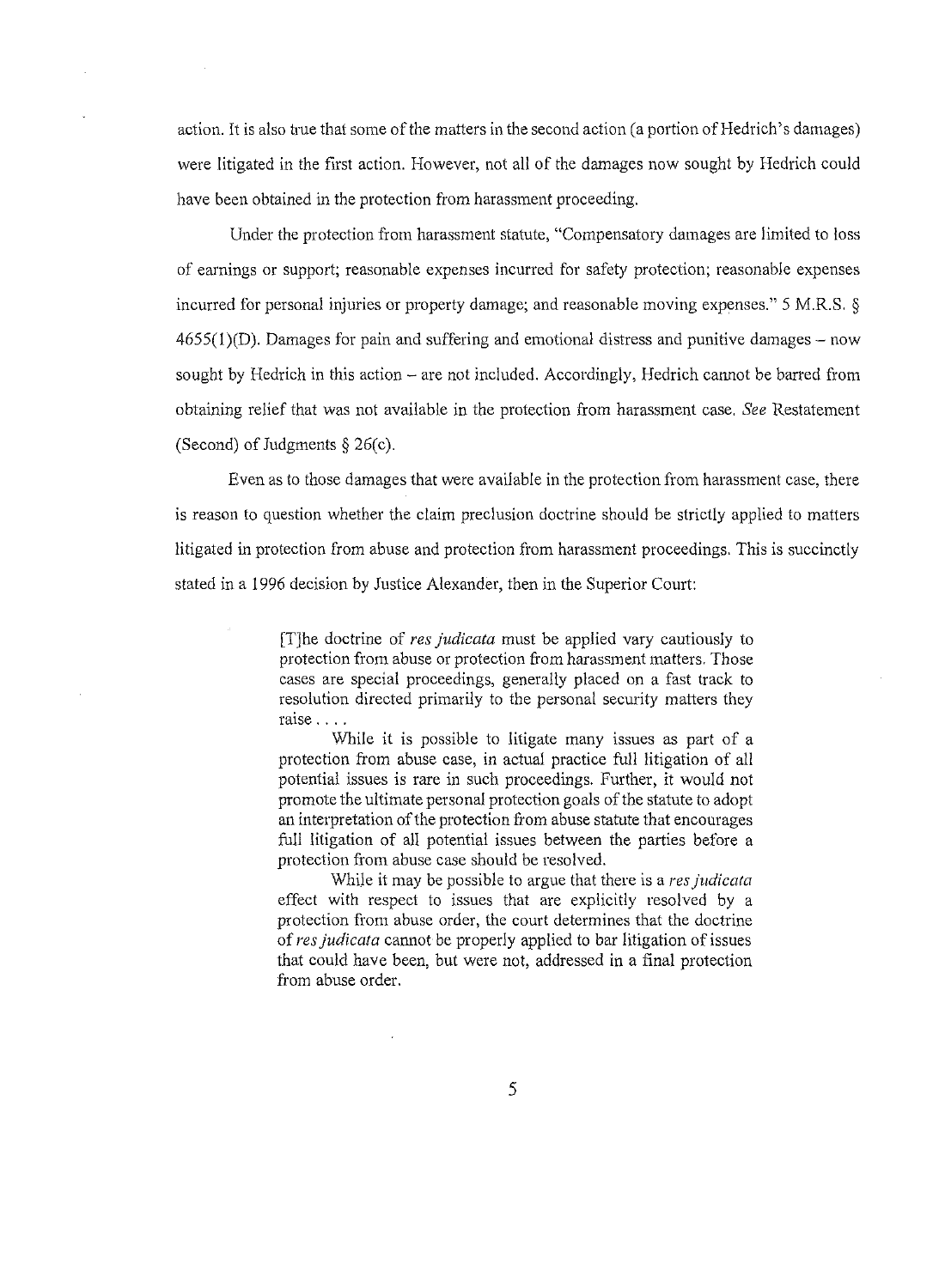*Burke* v. *Dillingham,* 1996 Me. Super. LEXIS !33 (Superior Ct. Androscoggin County, order filed May 3, 1996).

A second Superior Court justice ruled in 2007 that the findings in a prior protection from harassment case did not provide a basis to assert collateral estoppel. *Liberty* v. *Bennett,* 2007 Me. Super. LEXIS 22, \*17 (Superior Ct. Cumberland County, order filed January 29, 2007) (Delahanty, J.). To the same effect, Restatement (Second) of Judgments § 28(3) states that relitigation of an issue is not precluded when "a new determination of the issue is warranted by differences in the quality or extensiveness of the procedures followed in the two courts or by factors relating to the allocation n of jurisdiction between them."<sup>5</sup>

In this case the alleged assault occurred on September 27, 2017 and Hedrich - expressing fear for his safety - filed his complaint for protection from harassment one day later. Hearings are provided as promptly as possible in such cases - in this case, less than a month later. At the time of the hearing, Hedrich offered evidence of some of his damages, but he could not have offered evidence with respect to medical and dental expenses that had not been incurred and allegedly based on injuries inflicted by Overcash.

Under these circumstances the court is persuaded by Justice Alexander's decision in *Burke*  v. *Dillingham* that claim preclusion should not be applied to bar litigation of matters that could have been, but were not addressed, in a final protection from harassment order. The court sees no difference for claim preclusion purposes between protection from abuse and protection from harassment. If claim preclusion applied, a party would have to weigh the need to seek immediate protection  $-$  the overriding goal of the protection from harassment statute  $-$  against the potential preclusion of significant damage claims to the extent that those claims had not yet become apparent, as in the case where an injury eventually requires significant additional treatment.

 $<sup>5</sup>$  Counsel for plaintiff has attached to his opposition memorandum an unsigned copy of what purports to</sup> be an unrepo1ted District Comt decision in *Guerin* v. *Guerin,* Docket No. 98-FM-377 (Tenth District Court Springvale), declining to apply collateral estoppel based on a prior protection from abuse order and citing Restatement (Second) of Judgments  $\S 28(3)$ . The court cannot rely on unsigned and unreported orders that do now show evidence of having been filed and issued.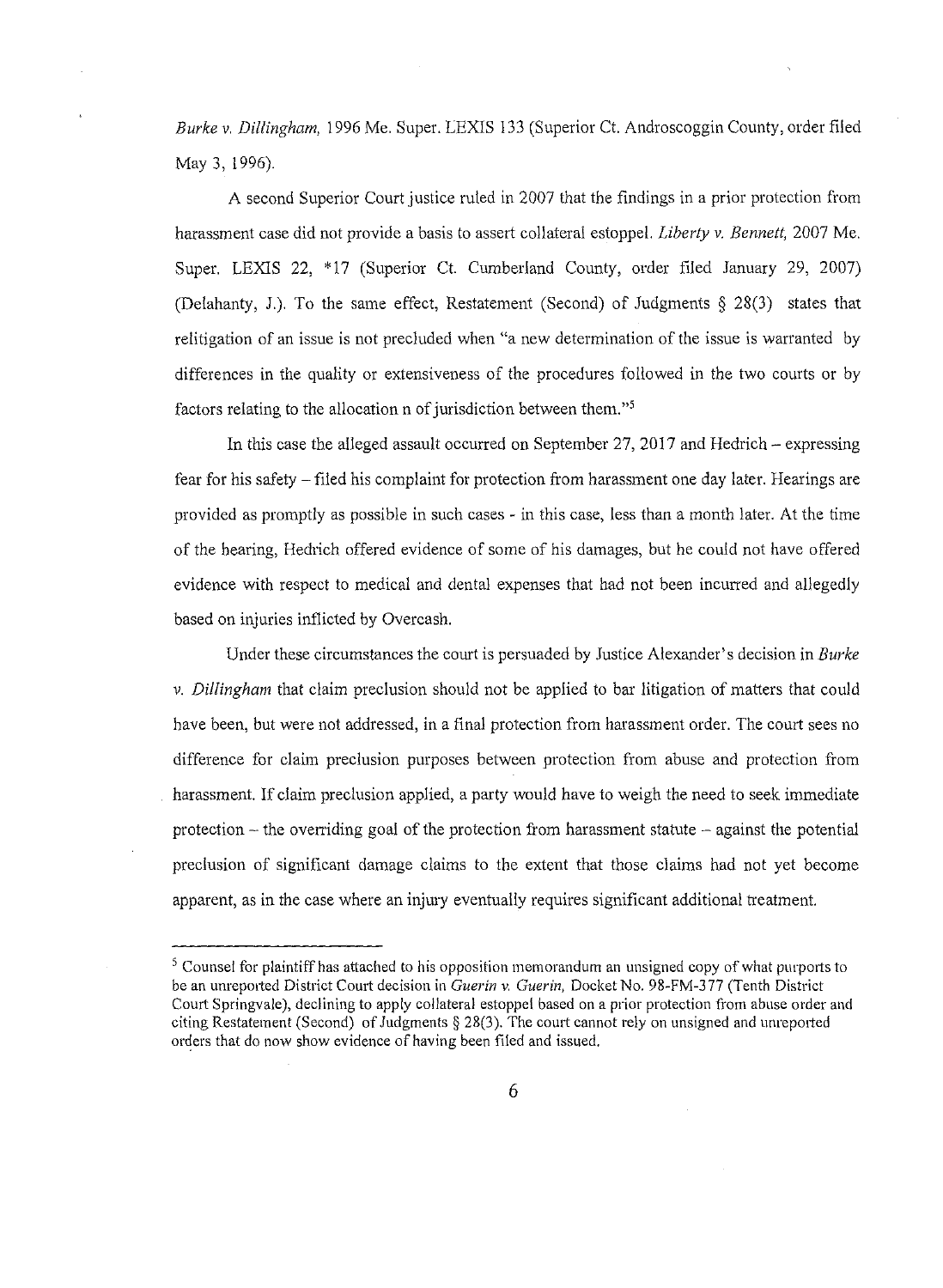The court therefore rules that claim preclusion does not apply to Hedrich's damage claims that relate to medical and dental procedures and treatment that occurred after the October 23, 2017 protection from harassment hearing. As to the damages previously awarded in the protection from harassment case, there can be no double recovery, and the court is prepared to consider the extent to which certain of Hedrich's claims (such as lost wages in 2017) were already litigated in the prior proceeding (or perhaps could have been anticipated) and cannot be sought again.<sup>6</sup>

As noted above, claim preclusion also does not apply to claims for pain and suffering and emotional distress and for punitive damages that could not have been obtained in the protection from harassment proceeding.

In his motion for summary judgment Overcash also sought attorney's fees, contending that Hedrich's initiation of this action  $-$  plainly barred, according to Overcash, by claim preclusion  $$ was an abuse of the litigation process. The comt denies Overcash's attorney's fee request because it has found that claim preclusion does not apply. However, the court is aware that the Law Court has not ruled on the applicability of claim preclusion to judgments in protection order cases and might disagree with the court's ruling.

Even if claim preclusion were ultimately found to apply, however, Overcash would not be entitled to attorney's fees. While a trial court possess inherent authority to impose sanctions for abuse of the litigation process, such authority should be used sparingly, only when the abuse of the litigation process is clear, and only "in the most extraordinary circumstances." *Cimenian* v. *Lumb,* 2018 ME 107  $\parallel$  11, 951 A.2d 817, quoting *Linscott v. Foy,* 1998 ME 206  $\parallel$  17, 716 A.2d 1017. As is demonstrated by this ruling and by Justice Alexander's decision declining to apply claim preclusion to a protection order, this case would not be appropriate for the imposition of sanctions under any circumstances.

 $6$  This inquiry might be aided if the evidence offered in the protection from harassment hearing is available and if there is an audio recording ofthat proceeding and of any findings made by the District Court in addition to those set forth in the written order.